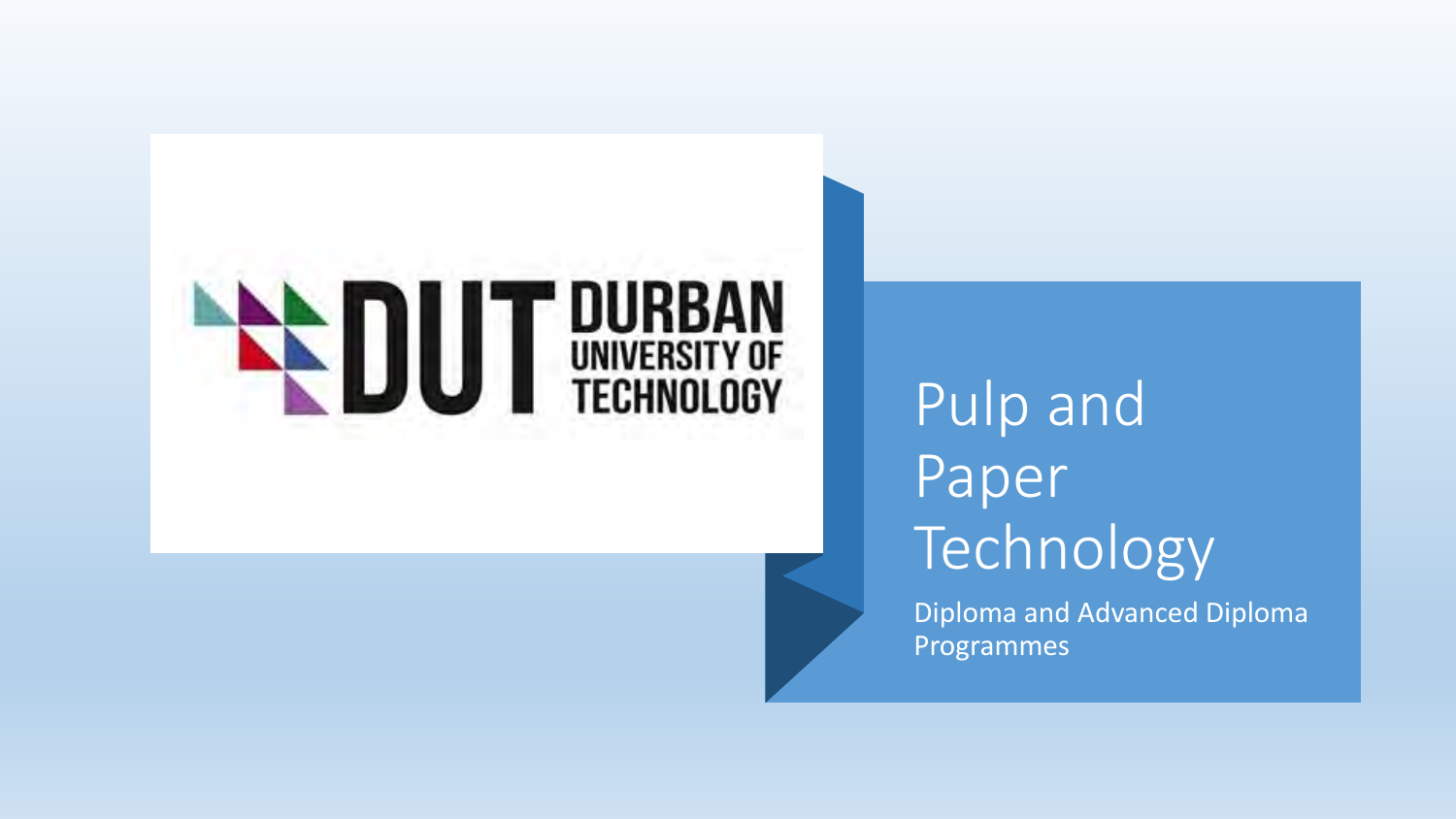| <b>Subject</b>                     | <b>Semester</b>         | <b>NQF</b><br><b>Level</b> |    | <b>Credits Pre Requisite</b>                                                            | <b>Co Requisite</b>                                                    |
|------------------------------------|-------------------------|----------------------------|----|-----------------------------------------------------------------------------------------|------------------------------------------------------------------------|
| <b>Mathematics A</b>               | 1                       | $5\overline{)}$            | 12 |                                                                                         |                                                                        |
| <b>Chemistry A</b>                 | $\overline{\mathbf{1}}$ | 5                          | 12 |                                                                                         |                                                                        |
| <b>Cornerstone 101 (general</b>    |                         |                            |    |                                                                                         |                                                                        |
| module)                            | $\mathbf 1$             | $5\phantom{1}$             | 12 |                                                                                         |                                                                        |
| <b>Physics A</b>                   | 1                       | 5                          | 8  |                                                                                         |                                                                        |
| <b>Pulp and Paper Engineering</b>  |                         |                            | 12 |                                                                                         |                                                                        |
| <b>Fundamentals A</b>              | $\mathbf 1$             | $5\phantom{1}$             |    |                                                                                         |                                                                        |
| <b>Technical Literacy</b>          | $\mathbf 1$             | 5                          | 8  |                                                                                         |                                                                        |
| <b>Mathematics B</b>               | $\boldsymbol{2}$        | 5                          | 12 | <b>Mathematics A</b>                                                                    |                                                                        |
| <b>Physics B</b>                   | $\overline{2}$          | 5                          | 8  |                                                                                         |                                                                        |
| <b>Chemistry B</b>                 | $\overline{2}$          | $5\overline{)}$            | 12 | <b>Chemistry A</b>                                                                      |                                                                        |
| <b>Pulp and Paper Science 1</b>    |                         |                            |    |                                                                                         |                                                                        |
|                                    | $\overline{2}$          | $5\overline{)}$            | 12 | <b>Chemistry A</b>                                                                      |                                                                        |
| <b>Pulp and Paper Engineering</b>  | $\overline{2}$          | 5                          | 12 | <b>Mathematics A:</b>                                                                   |                                                                        |
| <b>Fundamentals B</b>              |                         |                            |    | Chemistry A; Pulp and Paper<br><b>Engineering Fundamentals A</b>                        |                                                                        |
| <b>Computer Applications</b>       | $\boldsymbol{3}$        | 5                          | 12 |                                                                                         |                                                                        |
| <b>Chemistry C</b>                 | 3                       | $6\phantom{1}$             | 12 | <b>Chemistry A</b>                                                                      |                                                                        |
| <b>Physics C</b>                   | 3                       | $6\phantom{1}6$            | 8  |                                                                                         |                                                                        |
| <b>Pulp and Paper Technology A</b> | $\mathbf{3}$            | $6\phantom{1}$             | 12 | <b>Pulp and Paper Science 1</b>                                                         |                                                                        |
| <b>Pulp and Paper Laboratory A</b> | $\mathbf{3}$            | 6                          | 8  | <b>Pulp and Paper Science 1; Pulp</b><br>and Paper Engineering<br><b>Fundamentals B</b> | <b>Pulp and Paper Technology</b><br>A                                  |
| <b>Unit Operations A</b>           | $\mathbf{3}$            | $6\phantom{1}6$            | 12 | <b>Pulp and Paper Engineering</b><br><b>Fundamentals B</b>                              |                                                                        |
| <b>Pulp and Paper Technology B</b> | 4                       | 6                          | 12 | <b>Pulp and Paper Science 1</b>                                                         |                                                                        |
| <b>Pulp and Paper Laboratory B</b> | 4                       | 6                          | 8  | <b>Pulp and Paper Science 1; Pulp</b><br>and Paper Engineering<br><b>Fundamentals B</b> | <b>Pulp and Paper Technology</b><br><b>DURBAI</b><br>UNIVERSITY Q<br>B |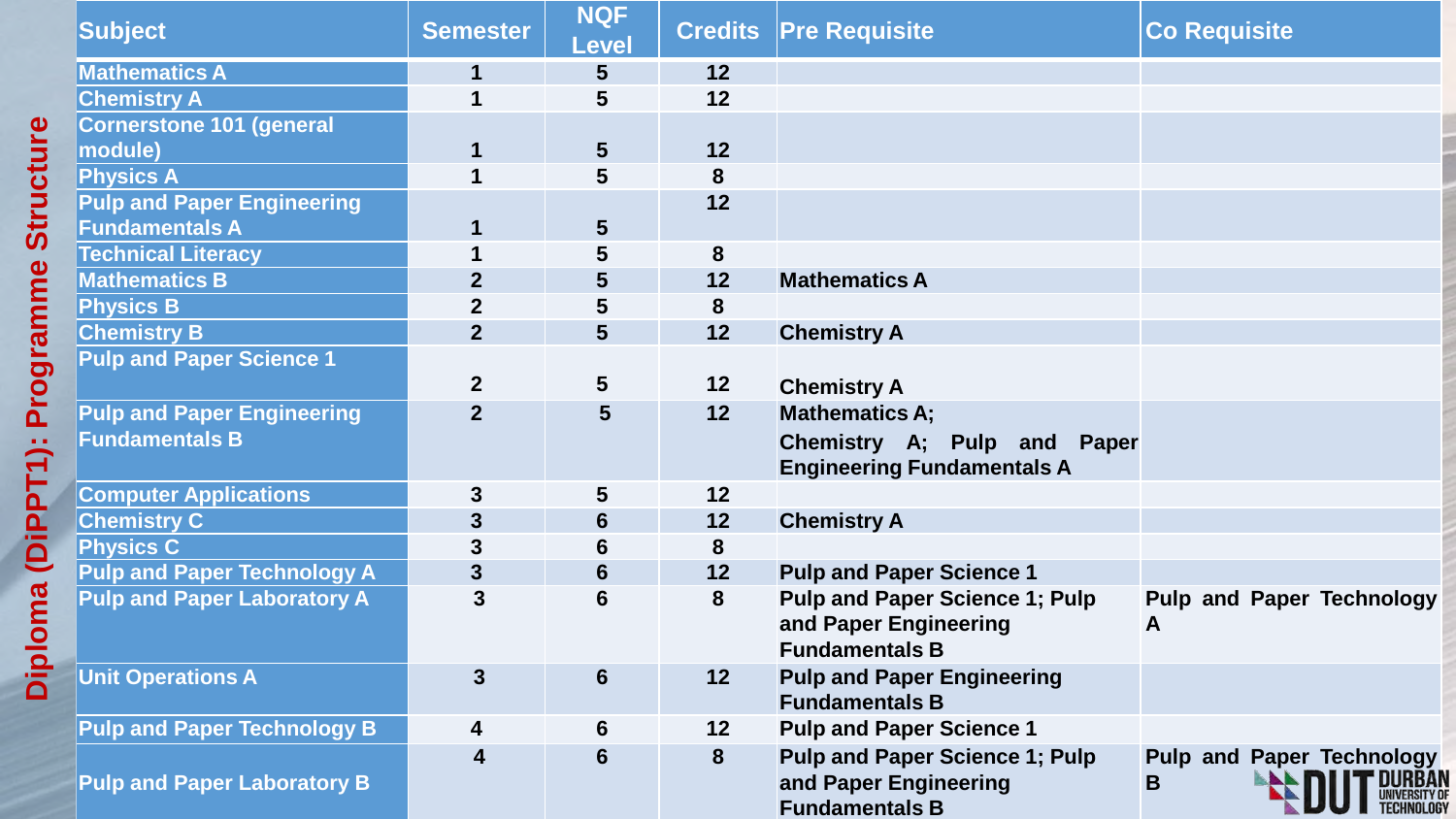| <b>Subject</b>                                       | <b>Semester</b> | <b>NQF</b><br><b>Level</b> | <b>Credits</b>  | <b>Pre Req.</b>                                                                         | <b>Co Req</b>                      |
|------------------------------------------------------|-----------------|----------------------------|-----------------|-----------------------------------------------------------------------------------------|------------------------------------|
| <b>Transfer Processes</b>                            | 4               | $6 \overline{6}$           | 12              | <b>Pulp and Paper Engineering</b><br><b>Fundamentals B</b>                              |                                    |
| <b>Unit Operations B</b>                             | 4               | $6 \,$                     | 12              | <b>Pulp and Paper Engineering</b><br><b>Fundamentals B</b>                              |                                    |
| <b>Thermodynamics</b>                                | 4               | $6 \overline{6}$           | 12              | <b>Pulp and Paper Engineering</b><br><b>Fundamentals B</b>                              |                                    |
|                                                      |                 |                            |                 |                                                                                         |                                    |
| <b>Pulp and paper technology C</b>                   | 5 <sup>5</sup>  | $6 \overline{6}$           | 12 <sub>2</sub> | <b>Pulp and Paper Science 1</b>                                                         |                                    |
| <b>Pulp and Paper Laboratory C</b>                   | 5               | 6                          | 8               | <b>Pulp and Paper Science 1; Pulp</b><br>and Paper Engineering<br><b>Fundamentals B</b> | <b>Pulp and Paper Technology C</b> |
| <b>Principles of management A</b>                    | $5\phantom{1}$  | $\overline{7}$             | 8               |                                                                                         |                                    |
| <b>Process Instrumentation and</b><br><b>Control</b> | $5\phantom{1}$  | 6                          | 12              | <b>Pulp and Paper Engineering</b><br><b>Fundamentals B</b>                              |                                    |
| <b>Project Management</b>                            | 5               | $\overline{7}$             | 8               |                                                                                         |                                    |
| <b>Pulp and paper manufacturing</b>                  |                 |                            |                 | Pulp and Paper Technology A, B<br>and C.                                                |                                    |
|                                                      | 6               | $6 \,$                     | 72              | Pulp and Paper Laboratory A, B<br>and C                                                 |                                    |

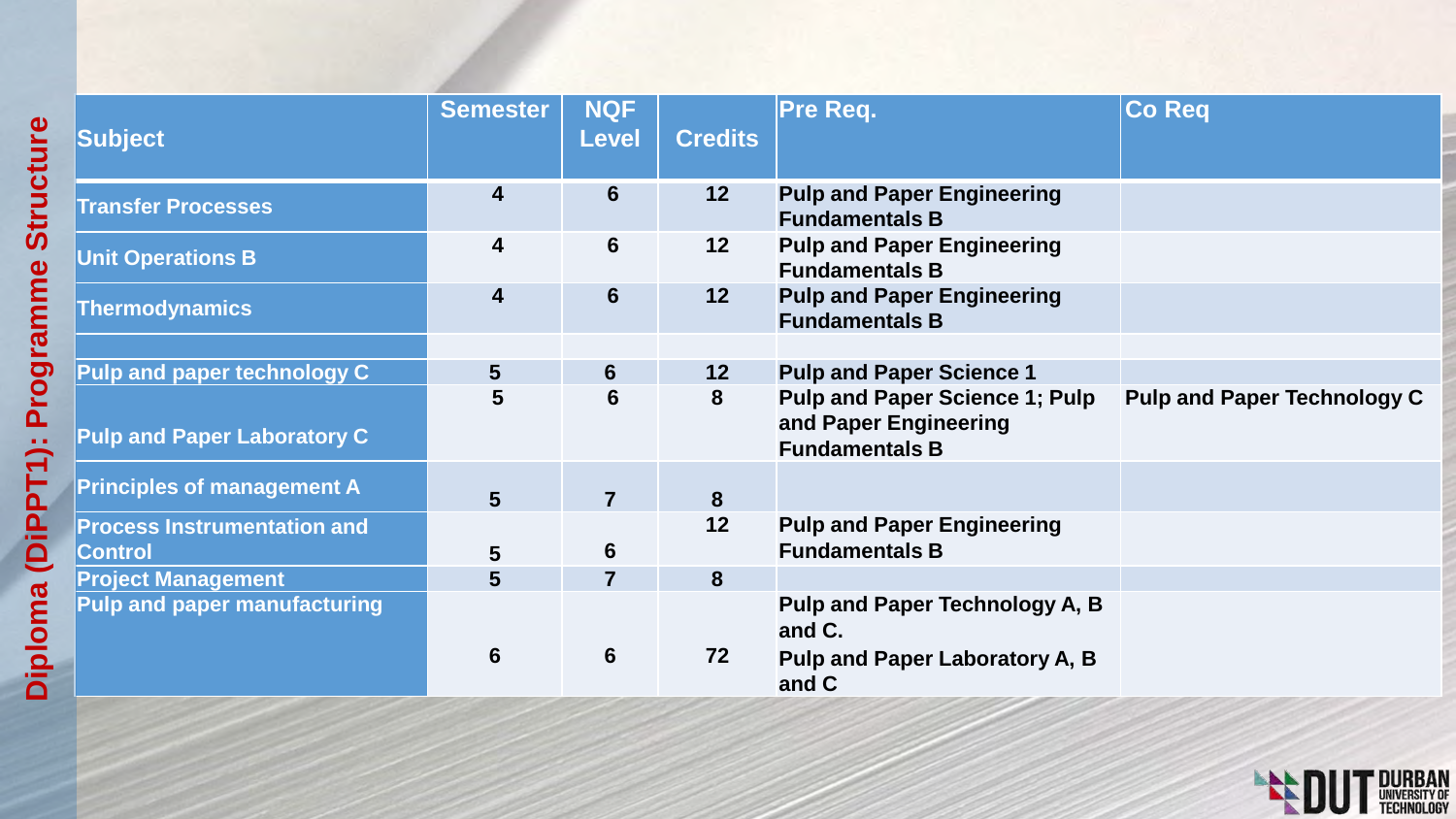#### DIPLOMA PULP AND PAPER TECHNOLOGY SYLLABUS

- **Technical Literacy: Plan, write, revise, and present technical documents.**
- **Pulp and Paper Engineering Fundamentals A: This course is designed to give first year students an introduction to concepts, principles and practices to the field of chemical engineering.**
- **Pulp and Paper Engineering Fundamentals B: This course introduces the student to the fundamental knowledge area of chemical engineering - material and energy balances on single and multiple-unit processes.**
- **Principles of Management: The purpose Principles of Management is to equip the student with a basic understanding of the intricacies of Human Resource management and the Labour Relations Act.**
- **Pulp and Paper Laboratory A, B & C: Develop problem-solving skills by experimentation through a series of short and long projects on chemical engineering unit processes.**
- **Unit Operations A: Develop understanding of techniques and principals, design and assessment of a number of unit operations in which heat and mass transfer are involved.**
- **Unit Operations B: Development of the fundamentals of fluid mechanics, and its application to chemical engineering operations.**
- **Chemistry A: The principles of general and organic chemistry are explained.**
- **Chemistry B: Apply knowledge and principles of physical chemistry applicable to chemical engineering. Gas Laws will be stated and relevant calculations performed based on these Laws.**
- **Chemistry C: The student will be able to acquire and demonstrate scientific principles relevant to organic chemistry. Computer applications: Provides knowledge and understanding of personal computers in terms of hardware, operating systems and networking. Expose students to commonly used software packages.**
- **Pulp and Paper Science I: The basic scientific principles upon which the conversion of raw material to pulp and paper is based.**
- **Pulp and Paper Technology A: Introduce the learner to the chemistry and technology of pulping, bleaching & recovery in modern pulp mills.**
- **Pulp and Paper Technology B: Papermaking technology – all processes and sub processes are included.**
- **Pulp and Paper Technology C Thermodynamics: Introduce learners to the engineering applications of heat, work and their interactions.**

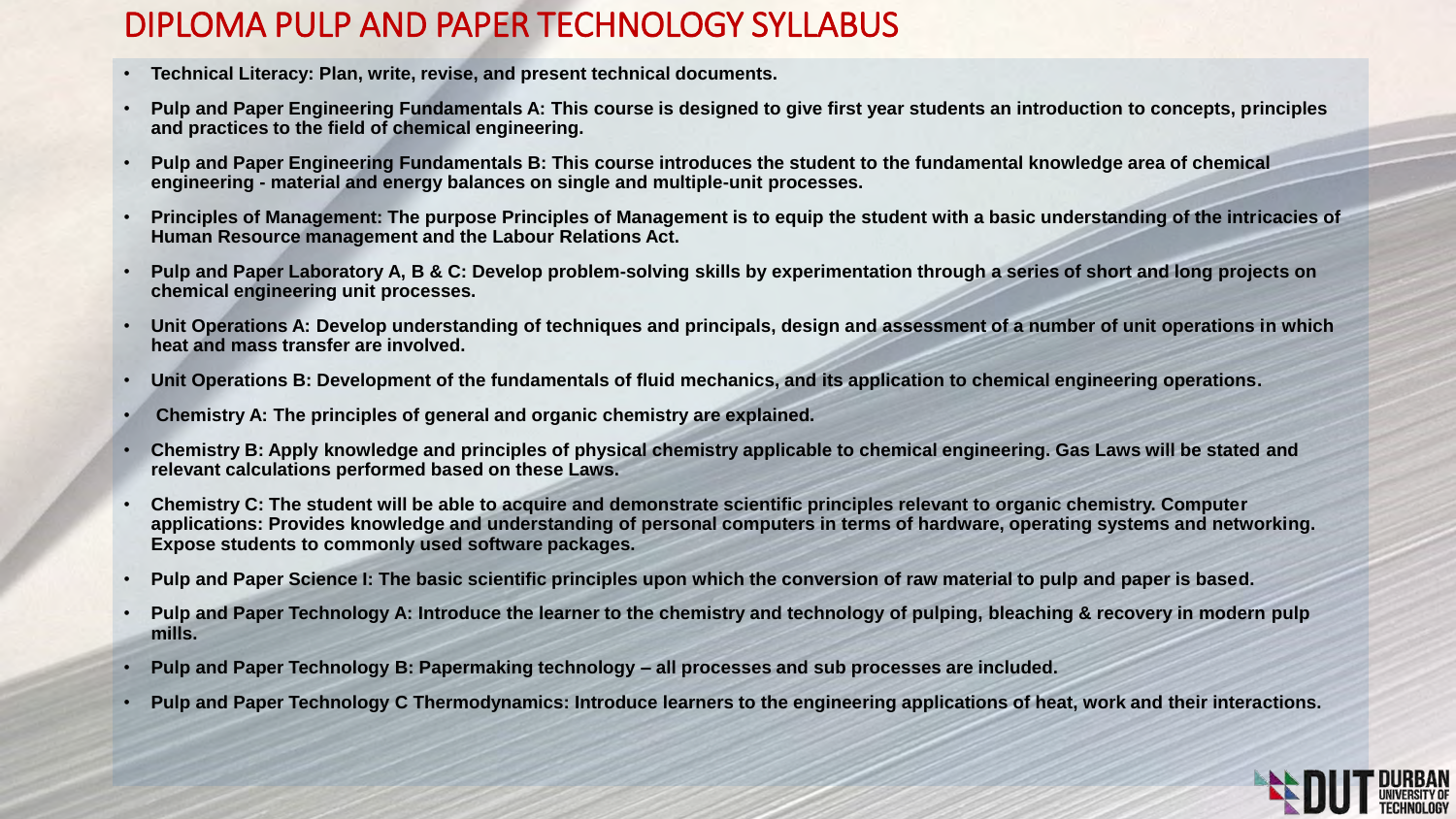### DIPLOMA PULP AND PAPER TECHNOLOGY SYLLABUS (cont.)

- **Cornerstone 101: Induct students into the community of higher education, with values and practices that promote self-awareness, social justice and environmental sustainability.**
- **Mathematics A: Numbers and Algebra, Areas and Volumes, Trigonometry, Graphs, Complex Numbers and Calculus.**
- **Mathematics B: Differentiation, Integration; Linear algebra, Statistic and probability.**
- **Physics A: Units, Physical Quantities, Vectors; Equilibrium of a particle; Newton's Second Law, Gravitation; Work and Energy; Impulse and Momentum; Torque; Elasticity and Periodic Motion. 41**
- **Physics B: Thermodynamics; Mechanical Waves; Vibrating Bodies; Acoustic Phenomena; Coulomb's Law and Current, Resistance and Capacitance.**
- **Physics C: The Magnetic Field; Inductance; Maxwell's Equations; Electromagnetic Waves; The Nature and Propagation of Light; Atomic and Molecular Structure.**
- **Transfer Processes: Enable learners to understand and apply driving principles behind heat and mass transfer in order to solve problem relating to designing and improving efficiency of unit operations.**

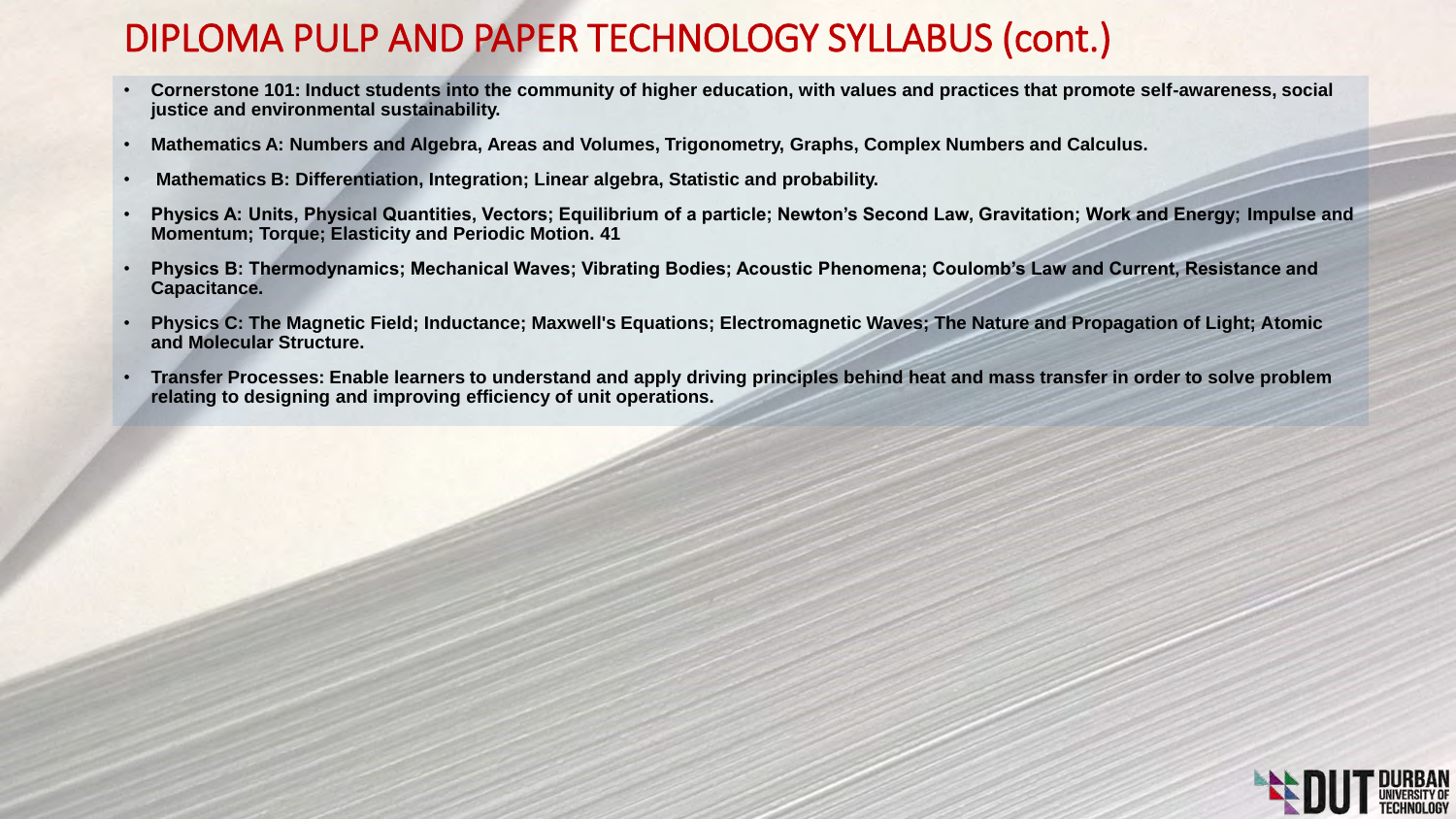| <b>MODULE</b>                                             | <b>SEMESTER</b>         | <b>ASSESSMENT</b>               | <b>NQF</b><br><b>LEVEL</b> | <b>SAQA</b><br><b>CREDITS</b> | <b>PRE-REQUISITES</b>                    |
|-----------------------------------------------------------|-------------------------|---------------------------------|----------------------------|-------------------------------|------------------------------------------|
| <b>Fibre preparation A</b>                                | $\mathbf 1$             | <b>Examination</b>              | $\overline{7}$             | 16                            | <b>Nil</b>                               |
| <b>Fibre preparation B</b>                                | $\mathbf{2}$            | <b>Examination</b>              | $\overline{7}$             | 16                            | <b>Nil</b>                               |
| Paper manufacture A                                       | $\mathbf 1$             | <b>Examination</b>              | $\overline{7}$             | 16                            | <b>Nil</b>                               |
| <b>Paper manufacture B</b>                                | $\overline{2}$          | <b>Examination</b>              | $\overline{7}$             | 16                            | <b>Nil</b>                               |
| <b>Operations</b><br>research<br>and<br><b>statistics</b> | $\mathbf{3}$            | <b>Examination</b>              | $\overline{7}$             | 8                             | <b>Nil</b>                               |
| <b>Environmental engineering</b>                          | 3                       | <b>Examination</b>              | $\overline{7}$             | 8                             | <b>Nil</b>                               |
| <b>Process optimization project A</b>                     | $\overline{3}$          | <b>Continuous</b><br>assessment | $\overline{7}$             | 8                             | <b>Nil</b>                               |
| financial<br><b>Operations</b><br>and<br>management       | $\overline{\mathbf{4}}$ | <b>Examination</b>              | $\overline{7}$             | 8                             | <b>Nil</b>                               |
| <b>Process optimization project B</b>                     | $\overline{\mathbf{4}}$ | <b>Continuous</b><br>assessment | $\overline{7}$             | 16                            | <b>Process optimization</b><br>project A |
| Pulp and paper<br>products and<br>applications            | 4                       | <b>Examination</b>              | $\overline{7}$             | 8                             | <b>Nil</b>                               |

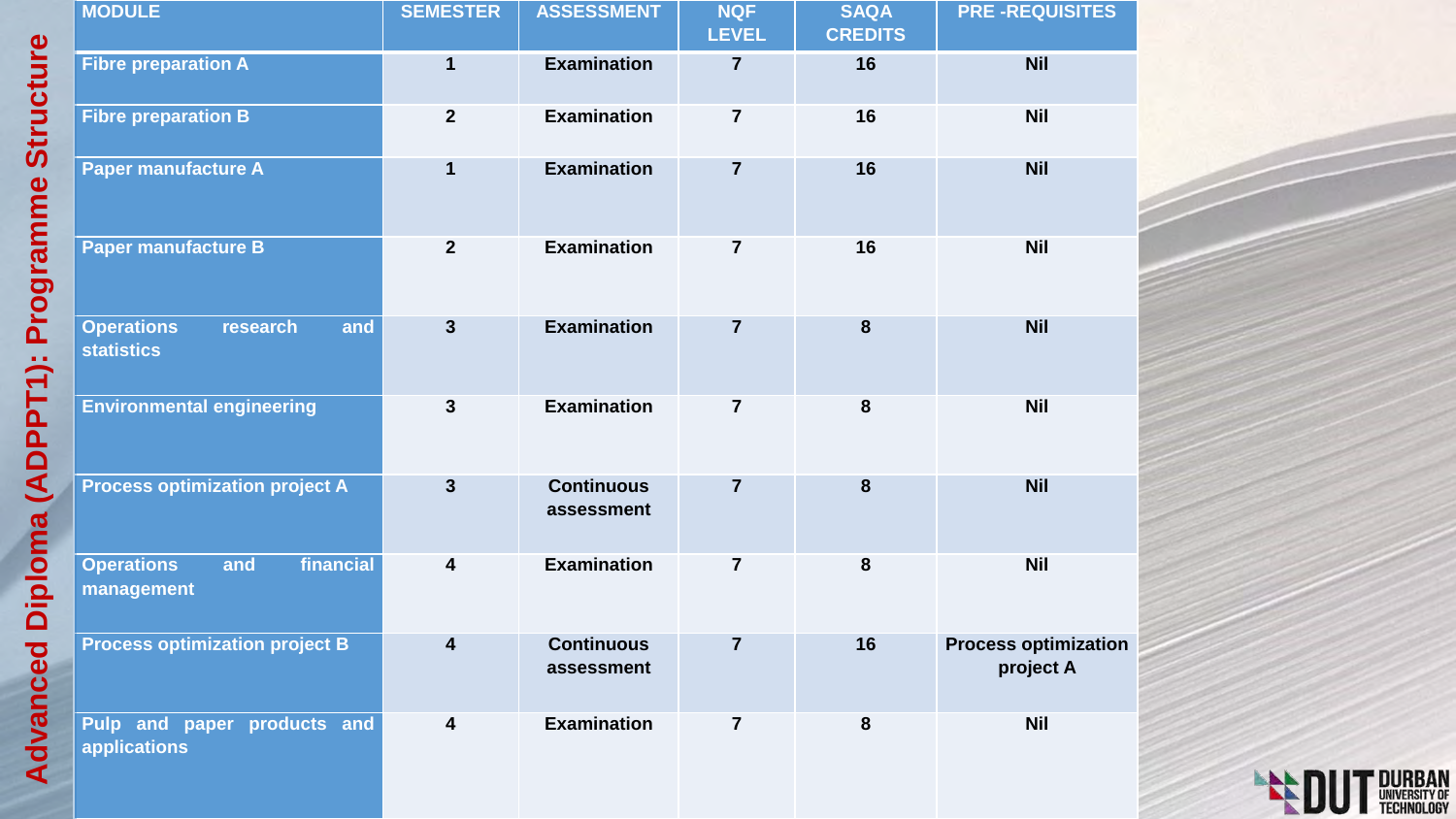## ADVANCED DIPLOMA PULP AND PAPER TECHNOLOGY SYLLABUS

- **Paper Manufacture A and B: To equip the learner with an advanced and comprehensive theoretical basis of the main unit operations that form the basis of the South African paper manufacturing industry.**
- **Fibre Preparation A : Equip the learner with an advanced and comprehensive theoretical basis of the fibrous raw materials and pulping processes that form the basis of the South African pulp manufacturing industry.**
- **Fibre Preparation B: Equip the learner with an advanced and comprehensive theoretical basis of the fibrous raw materials and pulping and bleaching processes that form the basis of the South African pulp manufacturing industry.**
- **Operations Research and Statistics: The purpose of this module is to introduce the learner to quantitative optimisation techniques and to apply standard statistical data processing techniques to continuous processes typically found in the industry.**
- **Environmental Engineering: Introduce the learner to environmental legislation, environmental assessment methodologies and environmental management systems. The students are made aware of the nature and sources of pollution produced by pulping and papermaking operations and mitigating/treatment methods are explored.**
- **Operations and financial management: The purpose of this module is to introduce the learner to: the local and international pulp and paper market and industry; technical and project management concepts; costing and capital budgeting.**
- **Pulp and paper products and applications: The measurement of final product properties, process vs product optimisation and relating properties to user requirements**
- **Process Optimisation Project A: Develop essential problem solving, analysis and communication skills, as well as to integrate and make relevant the technology learnt in the theoretical phase of the programme, the student is required to complete an investigative optimisation project in a pulp or paper context.**
- **Process Optimisation Project B: Conduct an investigative study in order to solve a real process problem in a pulp or paper mill. Communicate the findings in a scientifically acceptable manner.**